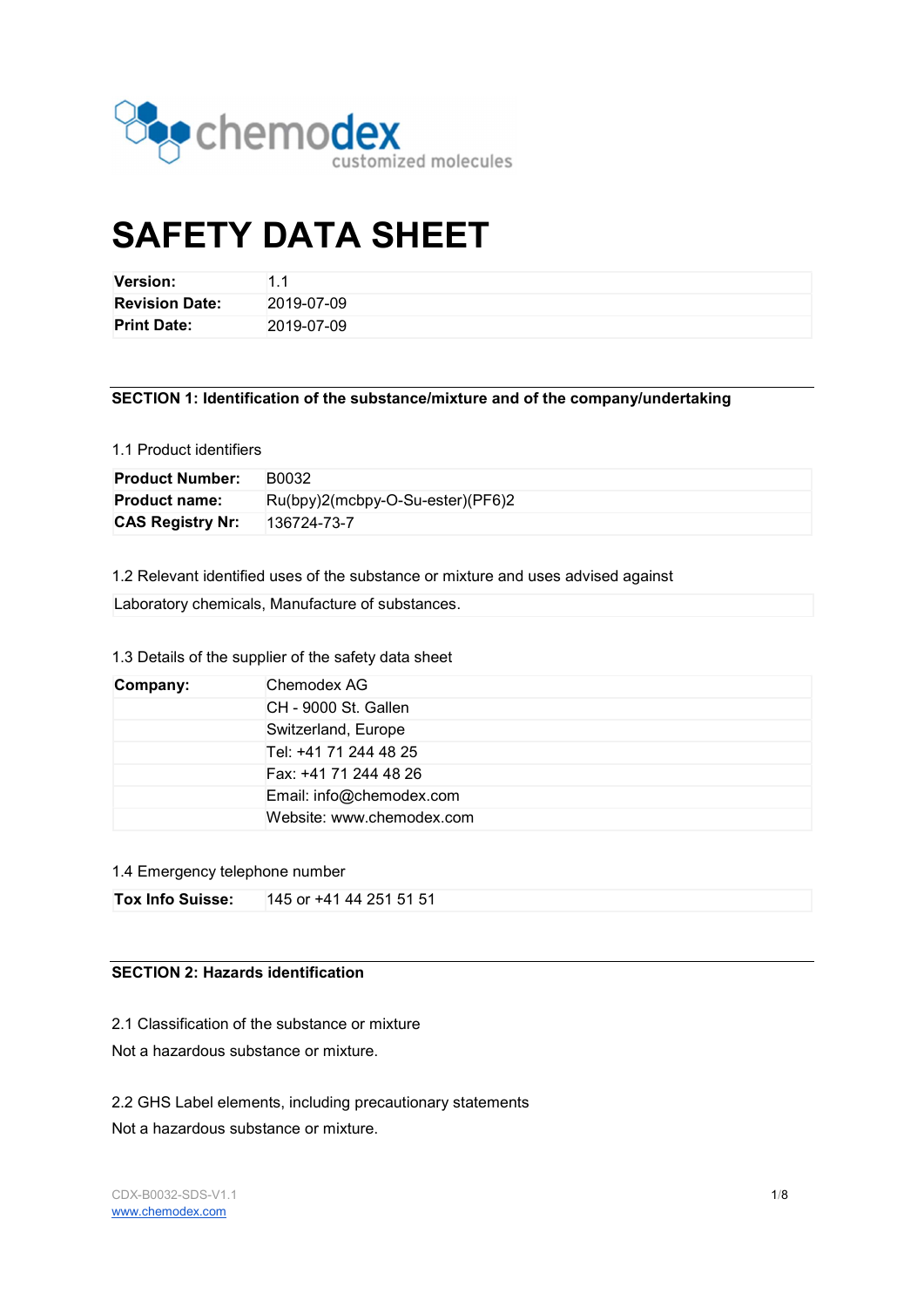# 2.3 Hazards not otherwise classified (HNOC) or not covered by GHS - none

# SECTION 3: Composition/information on ingredients

3.1 Substances

| Synonyms:                | Bis(2,2'-bipyridine)-4'-methyl-4-carboxybipyridine-ruthenium N-succinimidyl<br>ester-bis(hexafluorophosphate) |
|--------------------------|---------------------------------------------------------------------------------------------------------------|
| <b>Mol. Formula:</b>     | C36H29F12N7O4P2Ru                                                                                             |
| Molecular weight:        | $1014.66$ g/mol                                                                                               |
| <b>CAS Registry No.:</b> | 136724-73-7                                                                                                   |
|                          | No components need to be disclosed according to the applicable regulations.                                   |

## SECTION 4: First aid measures

4.1 Description of first aid measures

#### General advice

Consult a physician. Show this safety data sheet to the doctor in attendance.

If inhaled

If breathed in, move person into fresh air. If not breathing, give artificial respiration. Consult a physician.

#### In case of skin contact

Wash off with soap and plenty of water. First treatment with calcium gluconate paste.

#### In case of eye contact

Rinse thoroughly with plenty of water for at least 15 minutes and consult a physician.

# If swallowed

Never give anything by mouth to an unconscious person. Rinse mouth with water. Consult a physician.

#### 4.2 Most important symptoms and effects, both acute and delayed

The most important known symptoms and effects are described in the labelling (see section 2.2) and/or in section 11

#### 4.3 Indication of any immediate medical attention and special treatment needed

No data available

#### SECTION 5: Firefighting measures

5.1 Extinguishing media

Suitable extinguishing media Use water spray, alcohol-resistant foam, dry chemical or carbon dioxide.

5.2 Special hazards arising from the substance or mixture

#### No data available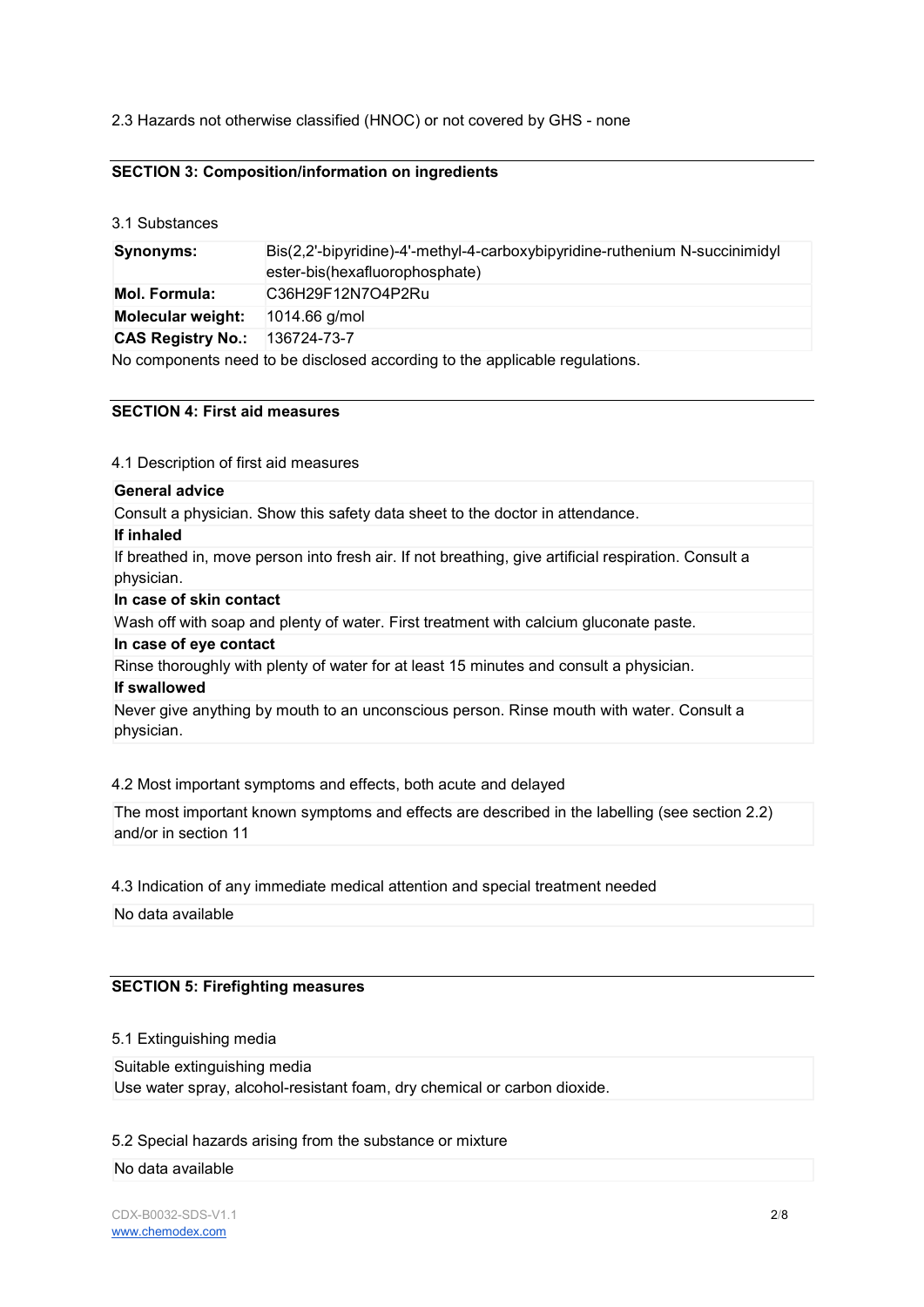#### 5.3 Advice for firefighters

Wear self contained breathing apparatus for fire fighting if necessary.

#### 5.4 Further information

No data available

# SECTION 6: Accidental release measures

# 6.1 Personal precautions, protective equipment and emergency procedures

Avoid dust formation. Avoid breathing vapours, mist or gas. Ensure adequate ventilation. Evacuate personnel to safe areas. Avoid breathing dust. For personal protection see section 8.

#### 6.2 Environmental precautions

Do not let product enter drains.

# 6.3 Methods and material for containment and cleaning up

Pick up and arrange disposal without creating dust. Sweep up and shovel. Keep in suitable, closed containers for disposal.

# 6.4 Reference to other sections

For disposal see section 13.

# SECTION 7: Handling and storage

#### 7.1 Precautions for safe handling

Avoid contact with skin and eyes. Avoid formation of dust and aerosols. Provide appropriate exhaust ventilation at places where dust is formed. Normal measures for preventive fire protection. For precautions see section 2.2.

# 7.2 Conditions for safe storage, including any incompatibilities

Keep container tightly closed in a dry and well-ventilated place. Recommended storage temperature -20 °C Light sensitive. Store under inert gas. Moisture sensitive. Product is sensitive to light and moisture. Keep in a dry place.

#### 7.3 Specific end use(s)

Apart from the uses mentioned in section 1.2 no other specific uses are stipulated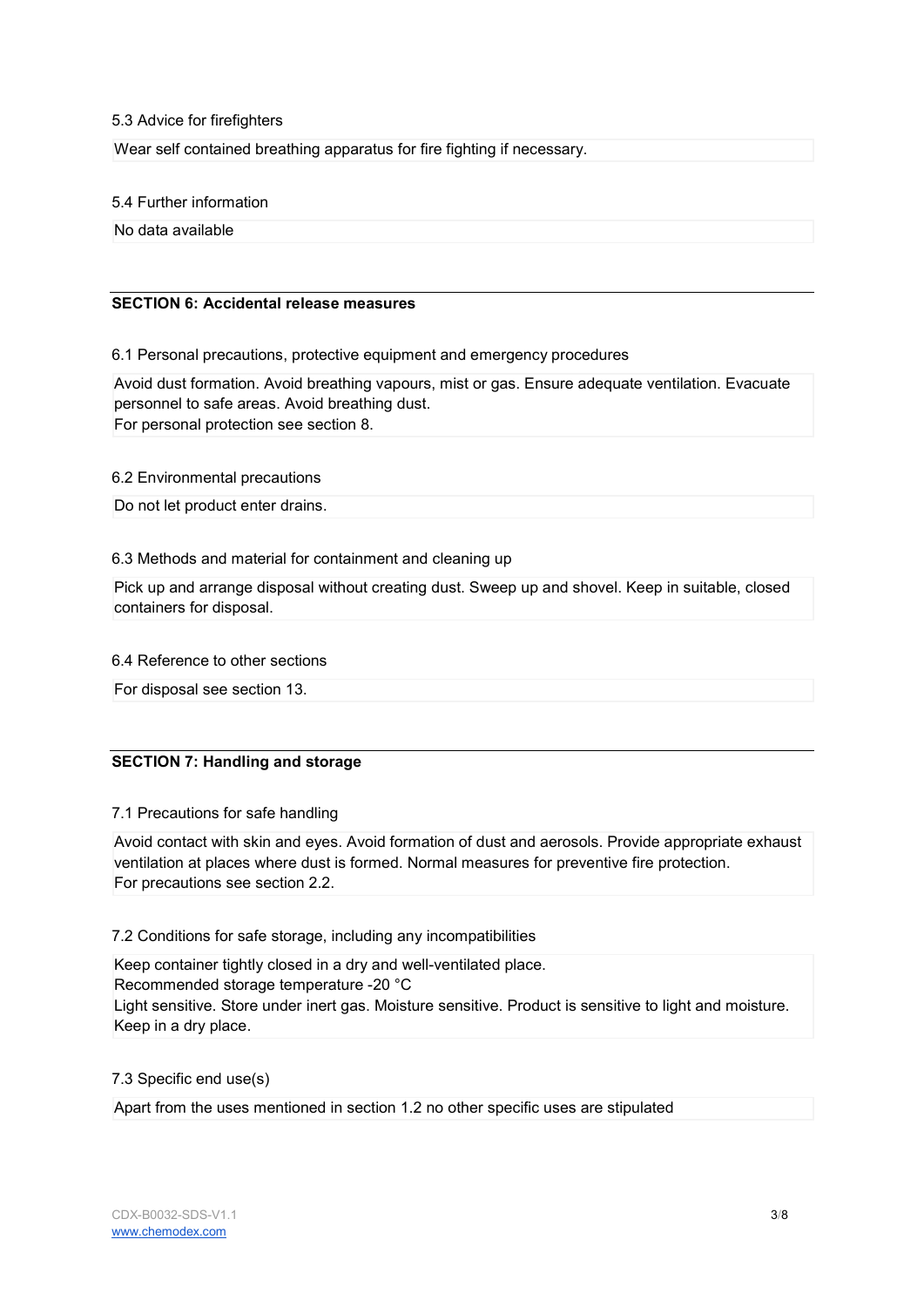## SECTION 8: Exposure controls/personal protection

#### 8.1 Control parameters

#### Components with workplace control parameters

Contains no substances with occupational exposure limit values.

#### 8.2 Exposure controls

# Appropriate engineering controls

Handle in accordance with good industrial hygiene and safety practice. Wash hands before breaks and at the end of workday.

#### Personal protective equipment

#### Eye/face protection

Safety glasses with side-shields conforming to EN166 Use equipment for eye protection tested and approved under appropriate government standards such as NIOSH (US) or EN 166(EU).

## Skin protection

Handle with gloves. Gloves must be inspected prior to use. Use proper glove removal technique (without touching glove's outer surface) to avoid skin contact with this product. Dispose of contaminated gloves after use in accordance with applicable laws and good laboratory practices. Wash and dry hands.

#### Body Protection

Choose body protection in relation to its type, to the concentration and amount of dangerous substances, and to the specific work-place., The type of protective equipment must be selected according to the concentration and amount of the dangerous substance at the specific workplace.

#### Respiratory protection

Respiratory protection is not required. Where protection from nuisance levels of dusts are desired, use type N95 (US) or type P1 (EN 143) dust masks. Use respirators and components tested and approved under appropriate government standards such as NIOSH (US) or CEN (EU).

## Control of environmental exposure

Do not let product enter drains.

# SECTION 9: Physical and chemical properties

9.1 Information on basic physical and chemical properties

| a) | Appearance:                                             | Colour: red<br>Form: solid |
|----|---------------------------------------------------------|----------------------------|
| b) | Odour:                                                  | No data available          |
| C) | <b>Odour Threshold:</b>                                 | No data available          |
| d) | pH:                                                     | No data available          |
| e) | Melting point/freezing point:                           | No data available          |
| f) | Initial boiling point and boiling<br>range:             | No data available          |
| g) | Flash point:                                            | No data available          |
| h) | <b>Evaporation rate:</b>                                | No data available          |
| i) | Flammability (solid, gas):                              | No data available          |
| j) | <b>Upper/lower flammability or</b><br>explosive limits: | No data available          |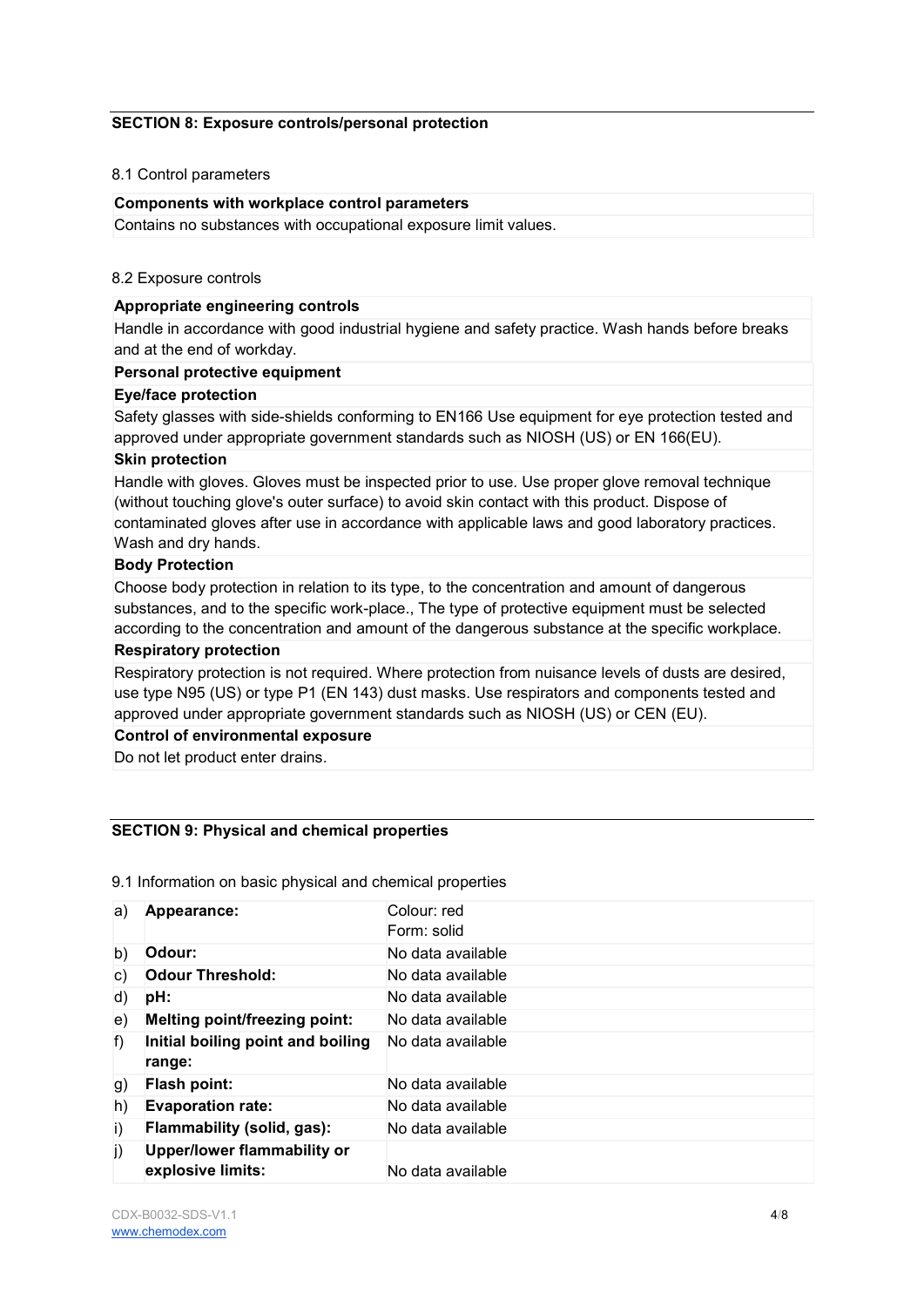| $\mathsf{k}$ | Vapour pressure:                  | No data available |
|--------------|-----------------------------------|-------------------|
| $\vert$      | Vapour density:                   | No data available |
| m)           | <b>Relative density:</b>          | No data available |
| n)           | <b>Water solubility:</b>          | No data available |
| O()          | Partition coefficient (n-         |                   |
|              | octanol/water):                   | No data available |
| p)           | Auto-ignition temperature:        | No data available |
| q)           | <b>Decomposition temperature:</b> | No data available |
| r)           | <b>Viscosity:</b>                 | No data available |
| S)           | <b>Explosive properties:</b>      | No data available |
| t)           | <b>Oxidizing properties:</b>      | No data available |

9.2 Other safety information

No data available

# SECTION 10: Stability and reactivity

10.1 Reactivity

No data available

#### 10.2 Chemical stability

Stable for at least 2 years under recommended storage conditions.

#### 10.3 Possibility of hazardous reactions

No data available

#### 10.4 Conditions to avoid

Avoid moisture. Light.

## 10.5 Incompatible materials

Strong oxidizing agents

# 10.6 Hazardous decomposition products

Hazardous decomposition products formed under fire conditions. - Carbon oxides, Nitrogen oxides (NOx), Oxides of phosphorus, Hydrogen fluoride, Ruthenium oxide Other decomposition products - No data available In the event of fire: see section 5

# SECTION 11: Toxicological information

11.1 Information on toxicological effects

#### Acute toxicity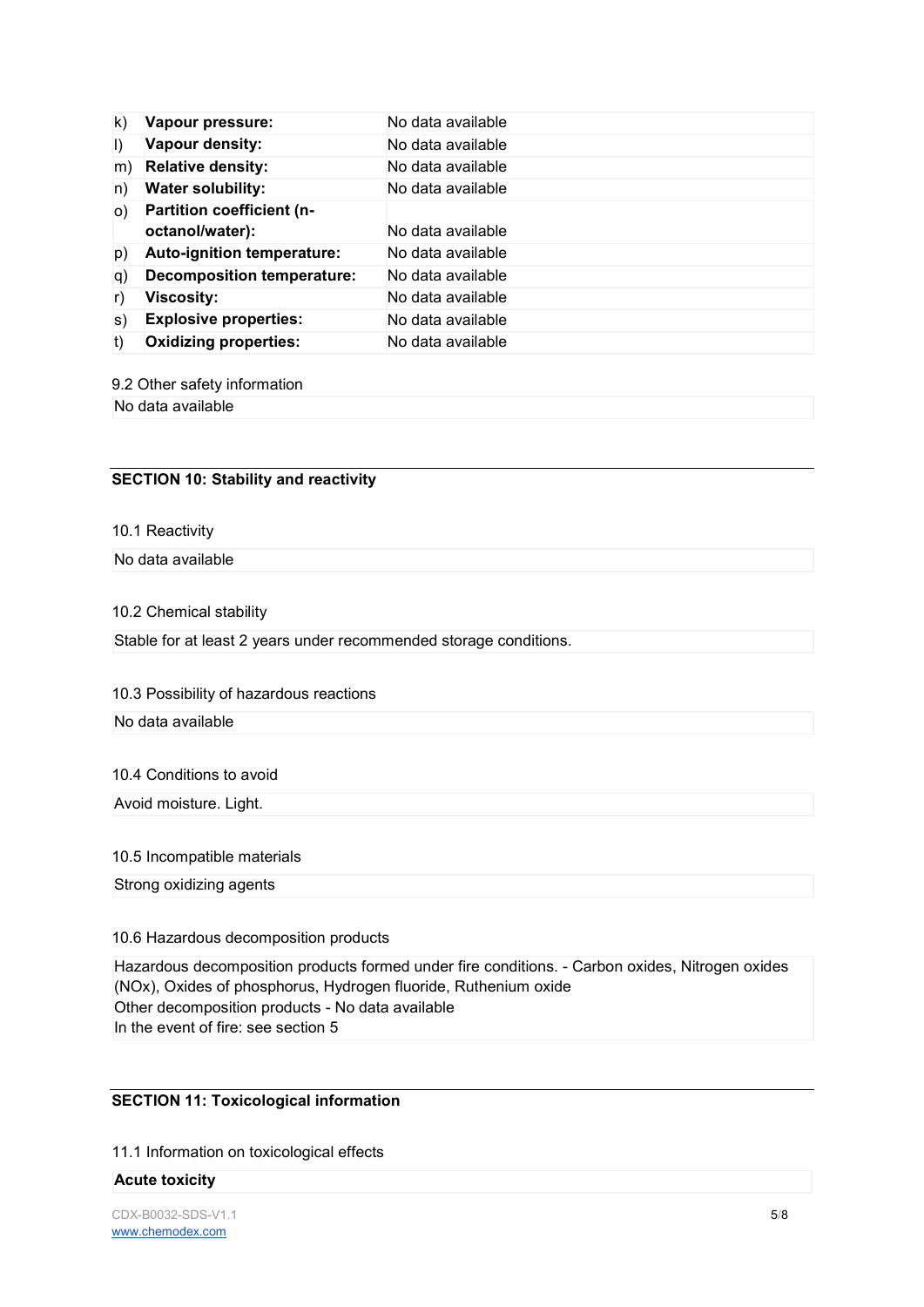|                               | Inhalation: No data available<br>Dermal: No data available                                                                                                                            |
|-------------------------------|---------------------------------------------------------------------------------------------------------------------------------------------------------------------------------------|
|                               | Skin corrosion/irritation                                                                                                                                                             |
| No data available             |                                                                                                                                                                                       |
|                               | Serious eye damage/eye irritation                                                                                                                                                     |
| No data available             |                                                                                                                                                                                       |
|                               | Respiratory or skin sensitisation                                                                                                                                                     |
| No data available             |                                                                                                                                                                                       |
|                               | <b>Germ cell mutagenicity</b>                                                                                                                                                         |
| No data available             |                                                                                                                                                                                       |
| Carcinogenicity               |                                                                                                                                                                                       |
| IARC:                         | No component of this product present at levels greater than or equal to 0.1% is identified<br>as probable, possible or confirmed human carcinogen by IARC.                            |
| ACGIH:                        | No component of this product present at levels greater than or equal to 0.1% is identified<br>as a carcinogen or potential carcinogen by ACGIH.                                       |
| NTP:                          | No component of this product present at levels greater than or equal to 0.1% is identified<br>as a known or anticipated carcinogen by NTP.                                            |
| OSHA:                         | No component of this product present at levels greater than or equal to 0.1% is identified<br>as a carcinogen or potential carcinogen by OSHA.                                        |
| <b>Reproductive toxicity</b>  |                                                                                                                                                                                       |
| No data available             |                                                                                                                                                                                       |
|                               | Specific target organ toxicity - single exposure                                                                                                                                      |
| No data available             |                                                                                                                                                                                       |
|                               | Specific target organ toxicity - repeated exposure                                                                                                                                    |
| No data available             |                                                                                                                                                                                       |
| <b>Aspiration hazard</b>      |                                                                                                                                                                                       |
| No data available             |                                                                                                                                                                                       |
| <b>Additional Information</b> |                                                                                                                                                                                       |
| <b>RTECS: Not available</b>   |                                                                                                                                                                                       |
| thoroughly investigated.      | Fluoride ion can reduce serum calcium levels possibly causing fatal hypocalcemia.<br>To the best of our knowledge, the chemical, physical, and toxicological properties have not been |
|                               |                                                                                                                                                                                       |

# SECTION 12: Ecological information

12.1 Toxicity

No data available

# 12.2 Persistence and degradability

No data available

# 12.3 Bioaccumulative potential

No data available

# 12.4 Mobility in soil

No data available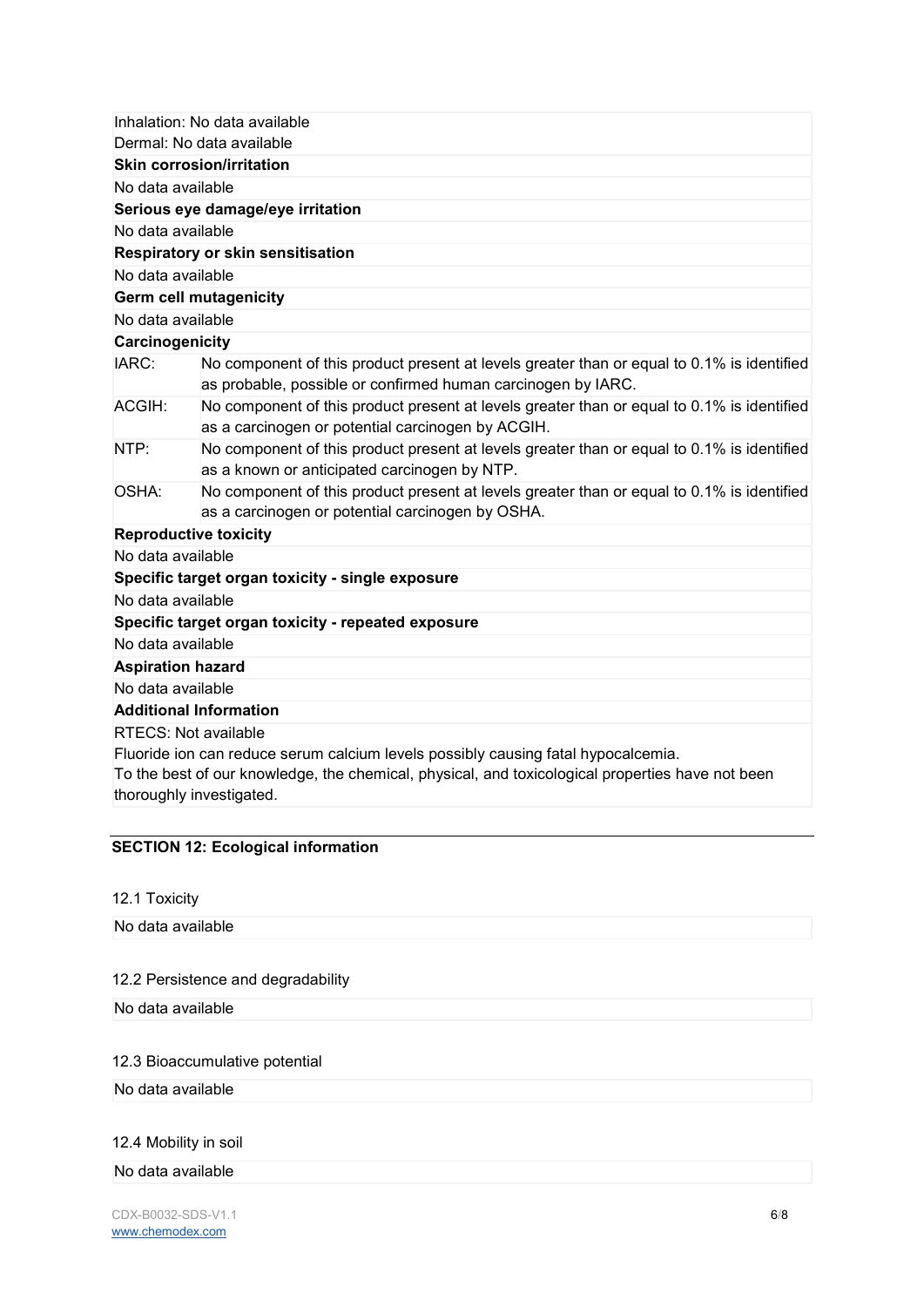#### 12.5 Results of PBT and vPvB assessment

PBT/vPvB assessment not available as chemical safety assessment not required/not conducted

12.6 Other adverse effects

No data available

# SECTION 13: Disposal considerations

#### 13.1 Waste treatment methods

#### Product

Offer surplus and non-recyclable solutions to a licensed disposal company. Contact a licensed professional waste disposal service to dispose of this material.

# Contaminated packaging

Dispose of as unused product.

# SECTION 14: Transport information

DOT (US)

Not dangerous goods

IMDG

Not dangerous goods

# IATA

Not dangerous goods

14.6 Special precautions for user No data available

14.7 Further information No data available

SECTION 15: Regulatory information

# SARA 302 Components

No chemicals in this material are subject to the reporting requirements of SARA Title III, Section 302.

# SARA 313 Components

This material does not contain any chemical components with known CAS numbers that exceed the threshold (De Minimis) reporting levels established by SARA Title III, Section 313.

# SARA 311/312 Hazards

No SARA Hazards

CDX-B0032-SDS-V1.1 7/8 www.chemodex.com